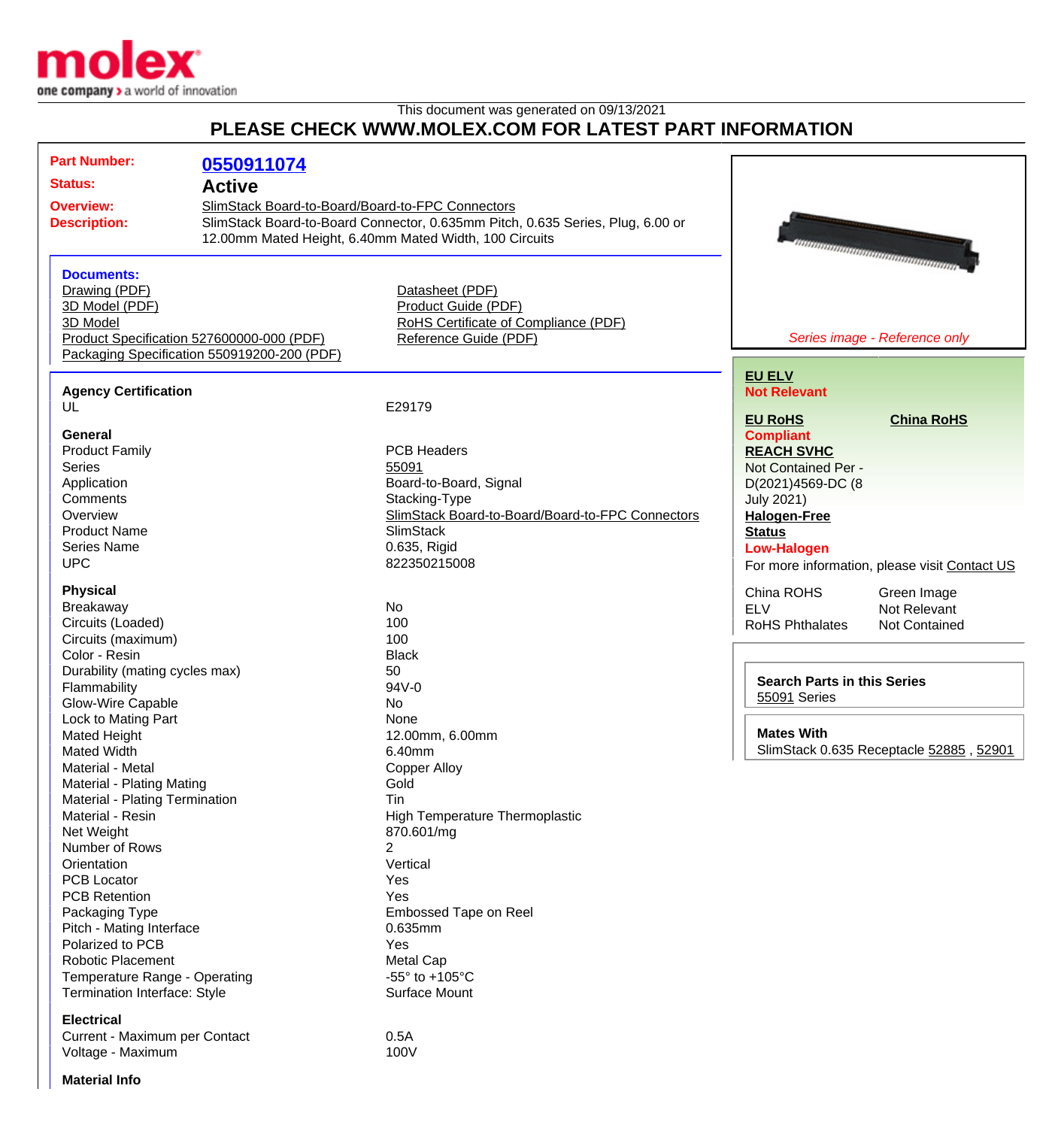**Reference - Drawing Numbers** Packaging Specification 550919200-200 Product Specification 527600000-000<br>Sales Drawing 527600000-006-006-000

SD-55091-006-001, SD-55091-007-001

## This document was generated on 09/13/2021 **PLEASE CHECK WWW.MOLEX.COM FOR LATEST PART INFORMATION**